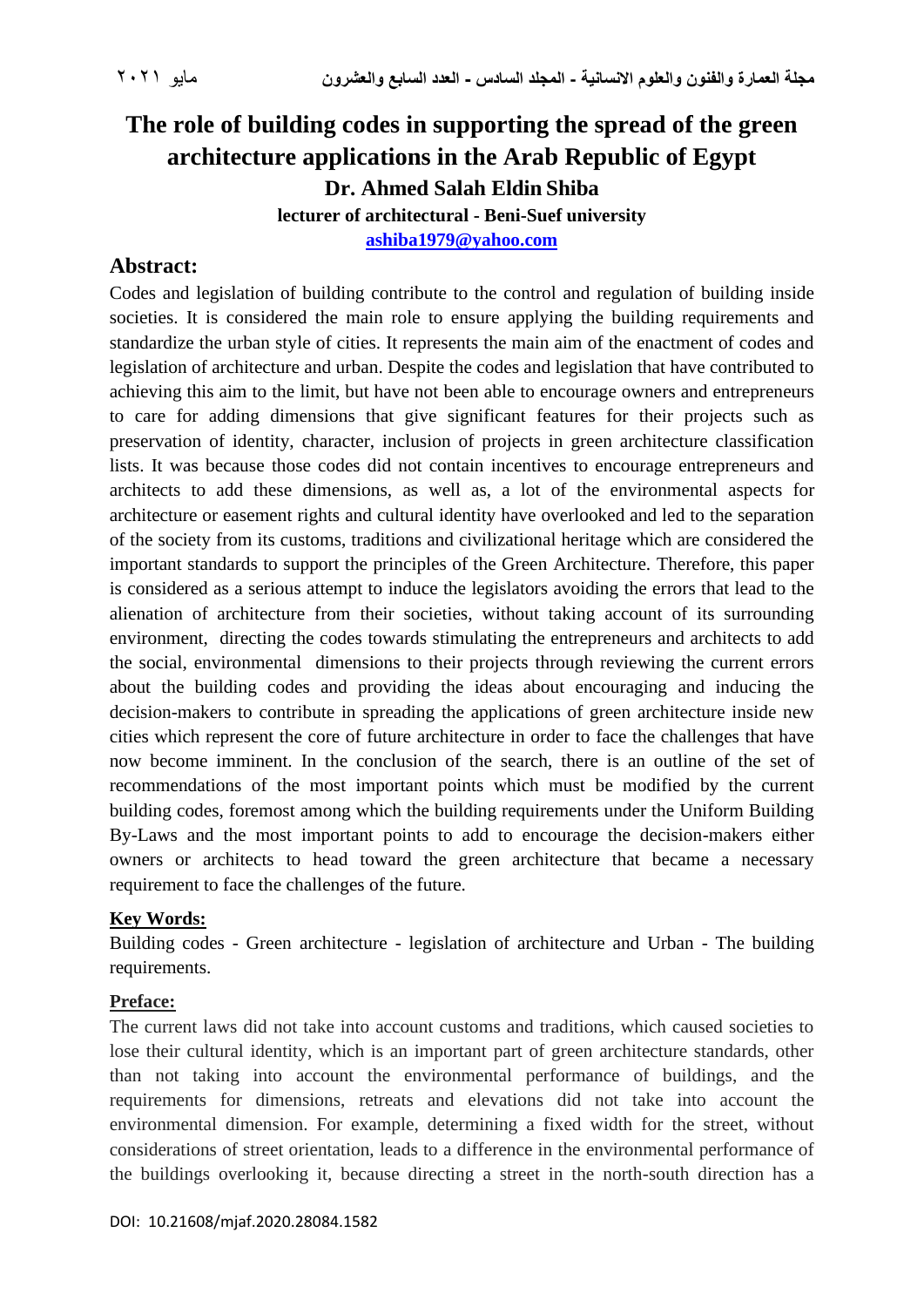different effect on the rates of heat gain and exposure to lighting for a street with the same width in the east-west direction; As well as not taking into account the heights between the building blocks of the impact of the movement of the sun and shadows on the buildings.

This leads us to the need to amend these laws to include the environmental side of architecture, as one of the important aspects, especially in light of the high energy prices and negative impacts on the environment; To consume more of them in order to improve the environmental performance of buildings, which is one of the most prominent causes of climate change, which in turn is one of the most important future challenges facing humanity.

#### **Research problem:**

Building laws and regulations lack incentives; To encourage decision-makers to go towards a green architecture, in addition to the failure to observe the structural requirements for the environmental dimension leads to alienation of the architecture from its environmental surroundings, whether at the level of environmental performance of buildings, or at the level of societal and cultural performance of society, and its association with its customs and traditions.

#### **Research objective:**

The research aims to achieve two main objectives that contribute to supporting green architecture applications, namely:

1- Achieving a set of incentives. To encourage decision-makers to move towards green architecture.

2- Shedding light on the current texts of the building codes that must be amended, to improve the environmental performance of buildings.

#### **Research hypothesis:**

The research imposes that amending building codes to include the environmental and social aspect, and including incentives to encourage decision-makers to go towards green architecture, contributes to the production of architecture that is more compatible with its environment, and better able to meet future challenges.

#### **Research Methodology:**

The research follows two main approaches to reach the research objectives:

First: the observational approach:

It is to monitor errors received in the texts of building codes that do not take into account the environmental, cultural and social dimensions.

Second: the deductive analytical method:

It consists of analyzing existing texts, and devising modern texts that are better to be able to encourage decision makers. In order to go to green architecture applications.

#### **Introduction:**

Going towards an architecture compatible with its environment has become a necessary requirement in light of future challenges. Most notably, climate change is the result of excessive consumption of energy used; to improve the environmental performance of buildings in contemporary architecture. Therefore, researches at the end of the twentieth century and early 2000s went to find solutions to reduce energy consumption by improving the environmental performance of buildings, and moving towards green architecture applications. However, most of this researches did not find a societal resonance with its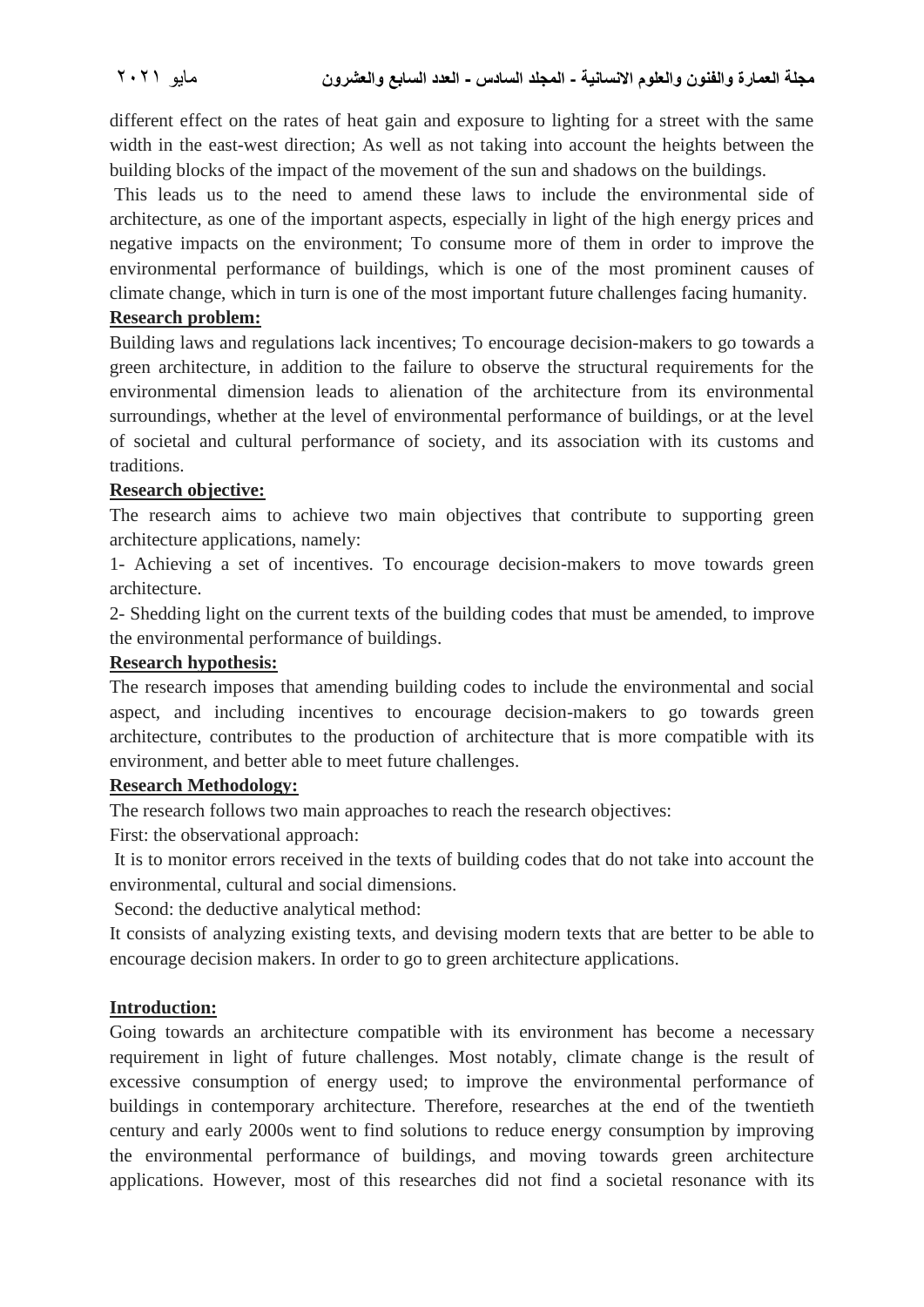application, although it provided innovative solutions to reduce costs and protect the environment; As a result of reasons, most of them have been associated with higher spot costs, in exchange for future cost reductions. Which requires searching for a solution to this crisis that leads to the limited spread of green architecture applications. This is what research seeks through one of the most important axes of closed-mindedness, whose attention and careful study may lead to an increase in the applications of green architecture and support its spread. Countries adopt policies that support the spread of green architecture applications, as catalysts for societal decision-makers from owners and architects-; To apply the foundations of green architecture with their projects - by enacting laws that motivate community decision makers to apply the foundations of green architecture; By encouraging the immediate costs, and waiting for future benefits in exchange for benefits that enhance their ability to bear the immediate costs.

#### **1- Amendments to the building codes in the Egyptian state:**

Throughout the ages, the governments of the Egyptian state took an interest in enacting and legislating laws to control the construction process from the Pharaonic state until the beginning of the Ottoman period during the period from 1517 to 1798 AD, where these laws were documented, as well as in the period of the modern state 1805-1879 AD, but the true beginning of the emergence of regulations was in the period from 1881 to 2008 AD, and it is considered one of the most important periods in which executive regulations of the multiple and changing building codes appeared during that period. "8". Construction work from 1881 was subject to the Higher Order, which was amended in 1889 and continued to work until the promulgation of Law No. 52 of 1940, which was continued until the issuance of Law 45 of 1962, which continued until the issuance of Law 76 of 1976, which is considered the Previous law of the Unified Building Law No. 119 of 2008. "4"

In general, amendments to laws during that period in response to societal changes, whether social or political, or to address gaps and problems, exacerbated, and law amendment became the solution to address them. The laws came especially during the period of the British occupation from 1882 to 1936 in their entirety starting from that period, excerpted from Western laws, which caused for architecture and urbanism to lose their cultural identity, and away from the customs and traditions of the ocean, as they did not take into account the climate differences between hot and temperate regions. It represented the aftershocks that opened the house to the inside to open to the outside, and did not take into account visual privacy, or climatic conditions; The building codes stipulated the determination of a recession between the plots of land intended for construction from the front and back, and from the sides, or one of the sides, or juxtaposition from the sides in some cases. As a result, external voids have emerged that have been proven by real experience they are not to be used and the inability of most of them to establish any external activity, either because of the inadequacy of its dimensions that may reach only 2.5 m, which means that they are not more than one pass, or as a result of the inability to use the external spaces most of the time of the year in the tropics. This means that these bounces do not bring any real benefit to the users. This drives many owners to build inside them by random, unauthorized methods, which loses back the main goal of them, which is to provide a space that allows to achieve adequate lighting and ventilation for the voids, in addition to providing visual and auditory privacy between neighbors.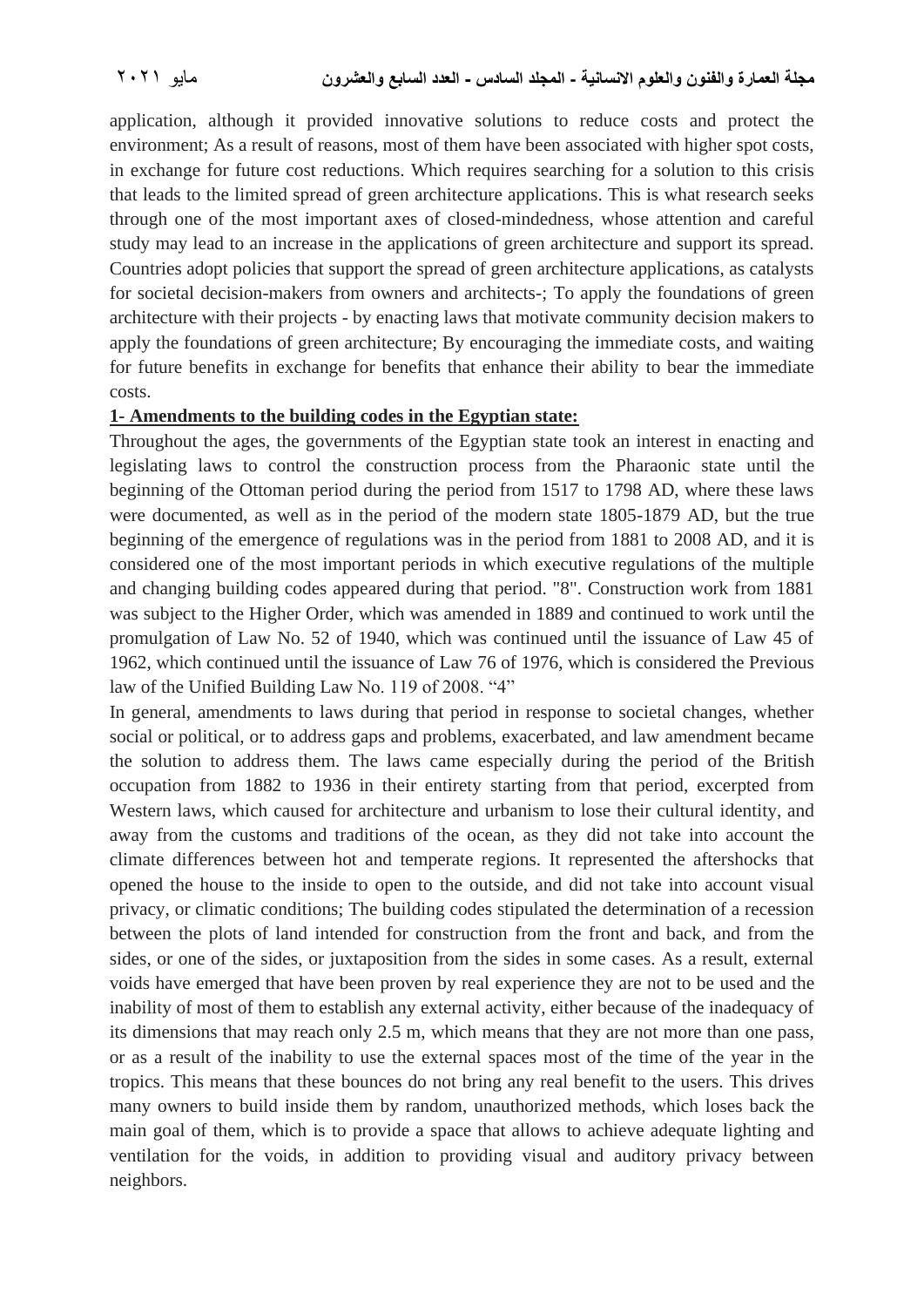### **2- Unified Building Law No. 119 of 2008:**

The Building Law was issued as an alternative to Law No. 106 of 1976, that is, after more than thirty years, during which millions of building violations were committed, and despite that long period, legislative expertise was unable to reach the weaknesses in the previous law, which pushed employees to violate the law, and legislators' perceptions focused on the delay in the issuance of the license, and the individual desires of the users to violate the law, then the articles of the law focused on these two axes, the axis of obligating the concerned authorities to issue the license with a specific period not to exceed 30 days, and the second axis: restricting the users to specific structural requirements that are not subject to conciliation. And any exceeding in it requires removal in order to unify building requirements at the level of the Republic of Egypt. However, the requirements of the law did not take into account many of the fundamental differences between Egyptian environments, from culture, customs, and traditions, as well as the economic level, along with environmental conditions, from heat, humidity, and solar brightness, which led to the architecture not adapting to its environment, and its alienation. About the community; for not expressing its cultural identity and social customs; this hinders any attempt to support green architecture applications.

2-1 The general constructive requirements of the unified building law:

As a result of not taking into account the environmental aspects, climatic conditions, and social, cultural, and economic dimensions, many negatives emerged in the unified building law, and the research deals with the part related to building requirements, which is described in Chapter Three, Chapter One, starting from Article No. 91 and ending with Article No. 108, which are the articles that define the requirements of General Constructivism.

2-2 The importance of reformulating the general building requirements of the unified building law:

The reformulation of general building requirements is of the utmost importance to guide the designer and owner towards choosing applications that support green architecture, and this importance can be summarized in the following points:

• Organizing construction within societies, which is a fundamental role for unifying the urban style of cities.

• Preserving the cultural identity of the community and the distinctive architectural character.

• Avoiding the mistakes that lead to the alienation of architecture from its societies, and its lack of consideration for its environmental surroundings.

Motivating project owners and architects to add environmental and social dimensions to their projects.

• Publishing green architecture applications within new cities that are the nucleus of future architecture; In order to be able to face the challenges that have become knocking horizons.

• Adding dimensions from the environmental aspects of architecture, or easements and cultural identity to integrate society with its customs, traditions and cultural heritage, which are important criteria to support the principles of green architecture.

• Going towards green architecture, which has become a necessary requirement to meet future challenges.

3- Contribution of amendments to the unified building law in support of green architecture applications: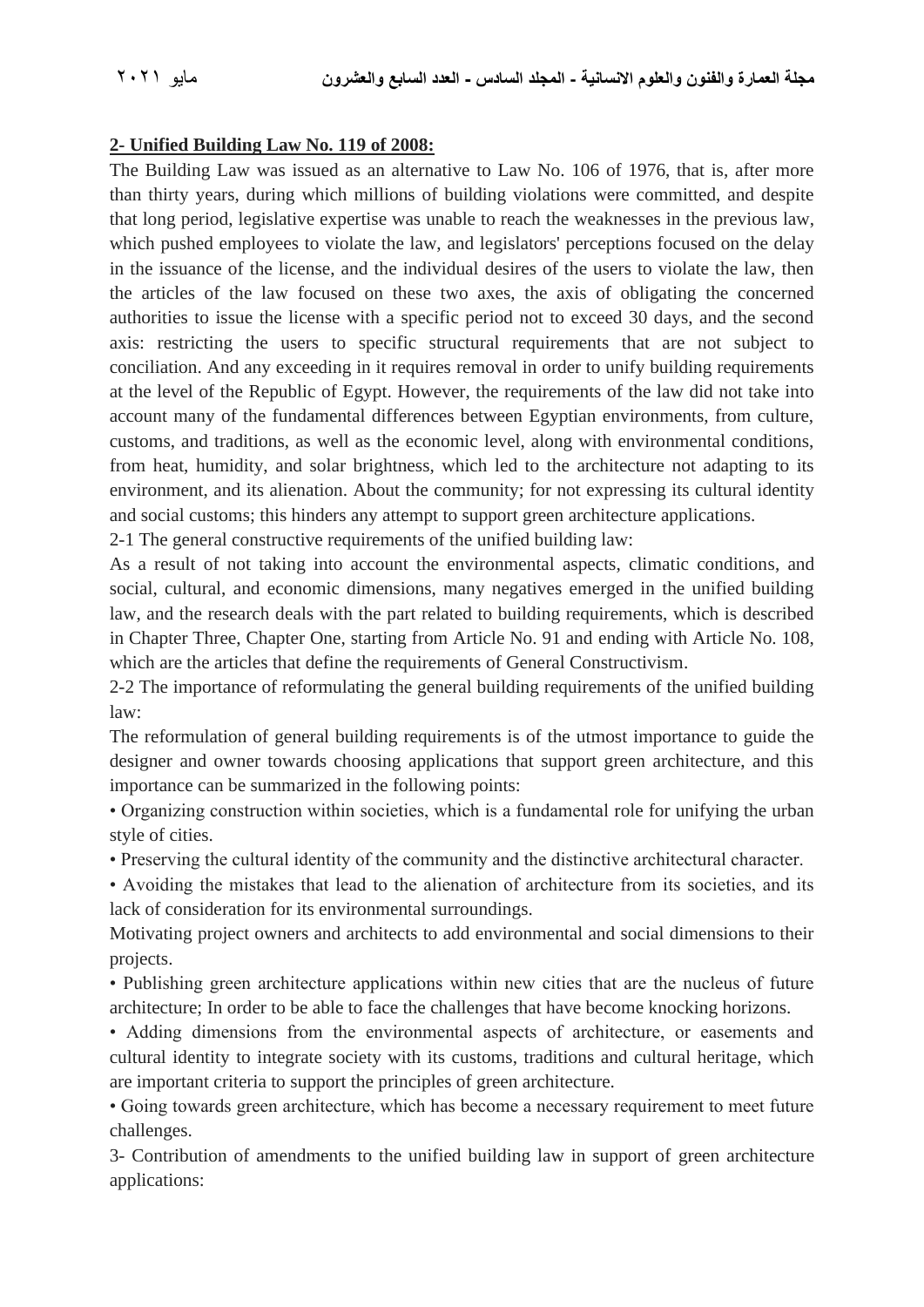Amending the unified building law can contribute to supporting applications of green architecture by taking into account the environmental dimensions and climatic conditions in building requirements and respecting the climate differences for each region, in addition to the possibility of adding updated texts that give projects that adopt environmentally friendly strategies and applications special features that encourage owners to bear the immediate costs. The high level of green architecture applications, such as the use of solar cells to generate energy or heat water or the use of modern environmentally friendly building materials that contribute to energy efficiency, or even use the traditional insulation of the outer walls to reduce the waste of energy needed to improve the environmental performance of the building, whether by cooling in summer, heating in winter, or adhering to the architectural character, and supporting cultural identity, customs and social traditions. These incentives for projects that include applications of green architecture may include several aspects, including:

- 1- Exemption from licensing fees.
- 2- Reducing the prices of building lands.
- 3- Increasing the payment period for the construction lands without interest.
- 4- Land allocation by direct order.
- 5- Exemption from real estate taxes.
- 6- Exemption from contracting fees for utilities.
- 7- Exemption from real estate returns.
- 8- Allocating distinct plots of land without distinction fees.
- 9- Granting higher structural proportions that do not harm the general plans.
- 10- Acceleration of licensing procedures.

#### **4-Experiences in amending laws to support green architecture applications:**

Some countries have rushed towards amending building codes because they are convinced that building laws are the main source of society's orientation towards specific policies, and with the global energy and climate crises, the orientation towards green architecture has become a major demand for countries in the world.

#### **5- Suggested guide content:**

Most of the proposals for amending the articles in the building law provided for following the guide for the regions of Egypt, and the repetition of this text with the majority of the articles proposed to be modified is a clear indication of the necessity to respect the fundamental differences among the regions of Egypt, whether environmental, climatic, social, economic, or cultural differences as each region has its characteristics, its distinctive feature, and through studying the regions of the Republic of Egypt, they can be divided into six main regions according to the proposal illustrated in Figure 1, each of which includes three sub-regions that include the north, south and center. The division is also made according to the economic level of three levels - economic - medium - luxurious, and the separation between both urban and rural "villages - cities". Through the application of this guide, each region will have its cultural and social identity, and take into account economic conditions and human activities, in addition to taking into account the climatic aspect of energy conservation, and the inclusion of building codes on the incentives for the implementation of the guide is direct support for green architecture applications; This helps in spreading its application in the Republic of Egypt and confirms the research hypothesis.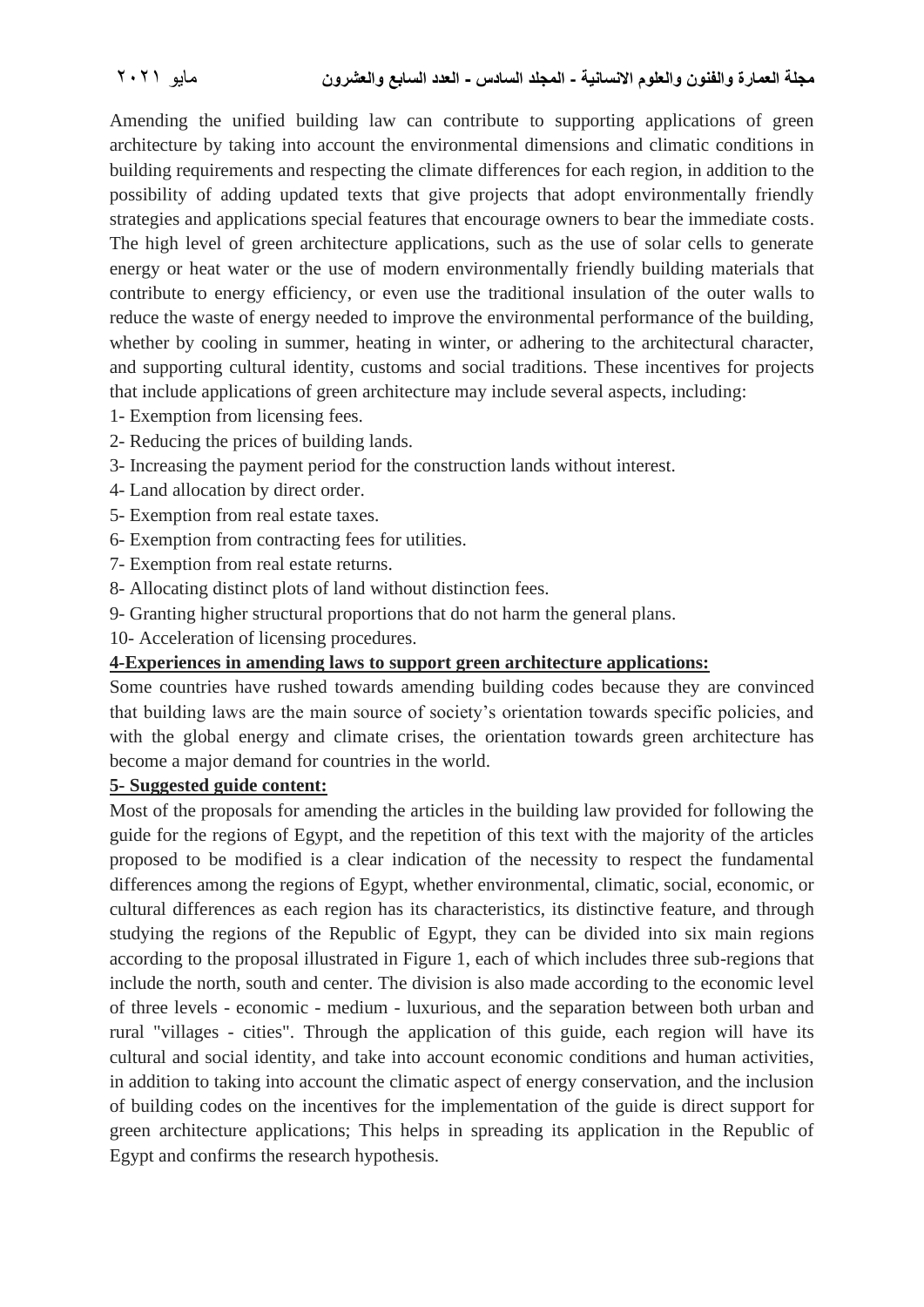### **مجلة العمارة والفنون والعلوم االنسانية - المجلد السادس - العدد السابع والعشرون** مايو 2021

### **Results:**

1- The current texts of building codes use rigid engineering dimensions that do not have the ability to explain many cases of difference in building directions, street displays, retreats, and protrusion when applied in different environmental areas, or even when the direction toward the original destinations in a single location is different.

2- The planning requirements for residential blocks do not take into account the prevailing climate, nor can they distinguish between a hot dry climate or a hot, humid climate, so that the urban fabric appears to be inconsistent with its environmental surroundings, and it is not possible to apply according to these requirements the characteristics of the woven fabric or the tape fabric compatible with each pattern.

3- The current building law does not take into account the diversity and different Egyptian cultural and social environments, or the varied climatic and economic conditions.

4- Requirements and bouncing stipulated in the current building law, which does not take into account the specificity of the Egyptian society.

5- External spaces resulting from front, back and side bounce are not suitable for use in hot areas compared to assembling these surfaces on inner courtyards, and the orientation of the building inward helps to achieve greater privacy.

### **Recommendations:**

1- The structural requirements must be modified to include latitude as a basic determinant within the engineering equations to reach the appropriate dimensions of streets, voids, heights, bounces, and protrusion.

2- The structural requirements must be modified to include relative humidity as a basic determinant for determining the pattern of urban fabric, the proportion of openings and the heights of buildings.

3- Laws should include prohibiting the use of building materials harmful to the environment or users.

4- Building codes must include occupational health safety requirements.

5- The conditions and bounces must take into account the prevailing climate and the suitability of these spaces for use.

6- The necessity of issuing a guide for the regions and territories of the Republic of Egypt, specifying the environmental, social and economic characteristics of each of them, and preparing it in a way that makes it a reference to the structural requirements of each region separately with dimensions and conditions that suit its different circumstances.

7- Conducting more research on the details of the guide for the regions of Egypt to include the climatic, social and cultural diversity of each region.

## **References:**

1-allaa7a al tanfezea le qanwn el benaa al mow7ed rakm 119 le sant 2008.

2-amen, shimaa ahmed magdy, "el omran baen shkhset el makan wa ta3'eer el zamzn. resalt magster, kolet el handsa, gam3t el qahera. 2008

3-hossen, walaa ezat Mohamed, "taseer qawanen el benaa alaa el hawea el me3marea tatbek alaa el mogtaat el omranea el gadeda" resalt magster, kolet el handsa, gam3t el qahera. 2015